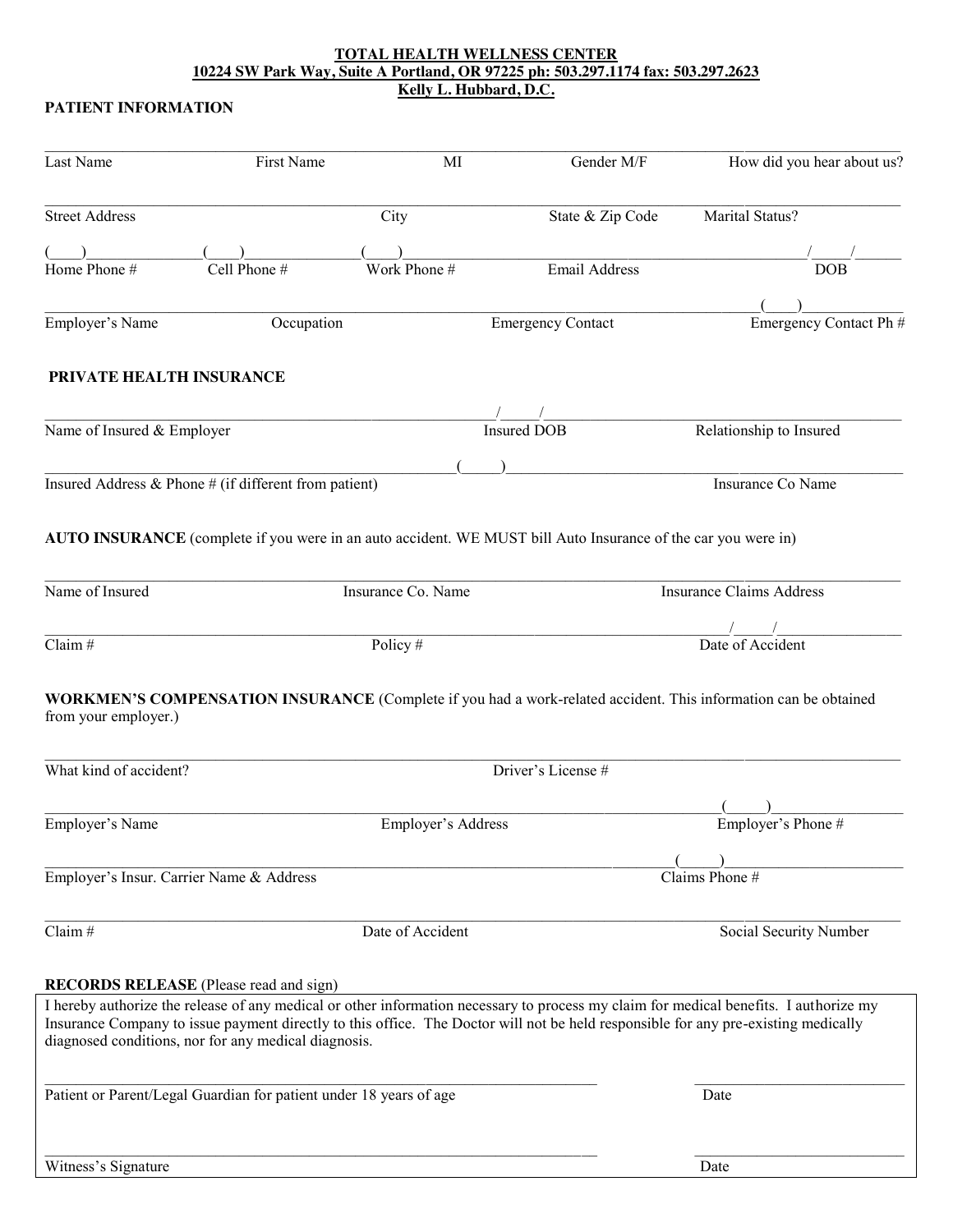# **TOTAL HEALTH WELLNESS CENTER**

**10224 SW Park Way, Suite A Portland, OR 97225 ph: 503.297.1174 fax: 503.297.2623** Kelly L. Hubbard, D.C.

## **Authorization & Consent to Examine & Treat**

To Whom It May Concern:

 I hereby authorize the Providers of Total Health Wellness Center to administer all Medical examination procedures as deemed necessary. I have reported all health conditions that I am aware of and will inform my Practitioner of any changes in my health.

| Patient signature                                | Date |  |
|--------------------------------------------------|------|--|
| Signature of Parent or Legal Guardian (under 18) | Date |  |

# **Our Cancellation Policy**

Since your appointment time is important and reserved especially for you, we ask that you please call AS SOON AS POSSIBLE, preferably 24 hours in advance, to make any changes to it. This allows us to offer that time to another patient who needs care.

We reserve the right to charge a Missed Appointment Fee of \$55.00 to those patients who miss their appointment without notifying us, or who repeatedly cancel with less than 24 hours notice.

We value your business and strive to ensure that we are always available to you, as well as the rest of our patients, when you need us.

Thank you.

**I understand and agree to the above:**

**Patient/ Legal Guardian Signature: \_\_\_\_\_\_\_\_\_\_\_\_\_\_\_\_\_\_\_\_\_\_\_\_\_\_\_\_\_\_\_\_\_\_\_\_\_\_ Date: \_\_\_\_\_\_\_**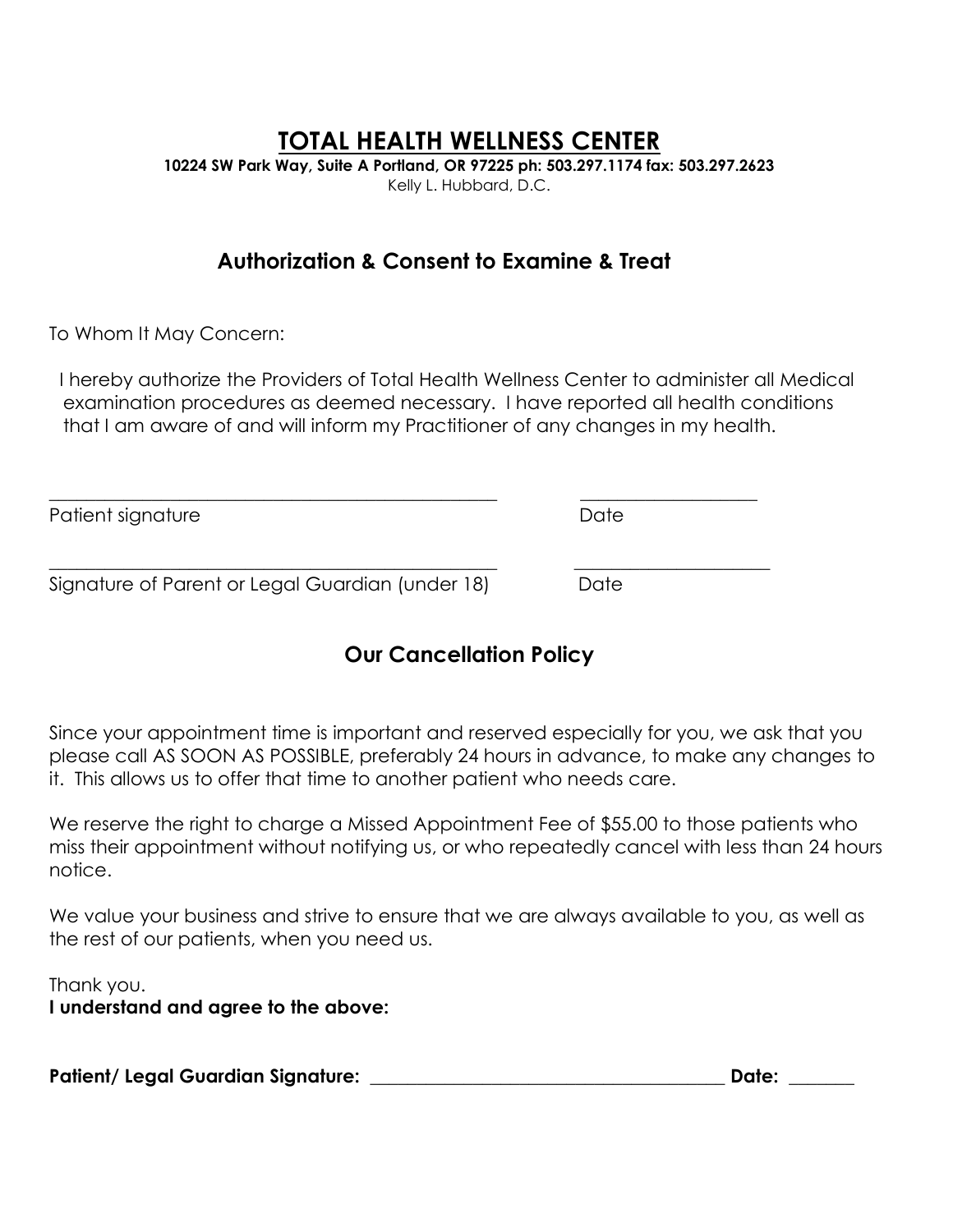## **TOTAL HEALTH WELLNESS CENTER 10224 SW Park Way, Suite A Portland, OR 97225 ph: 503.297.1174 fax: 503.297.2623**

*Kelly L. Hubbard, D.C.*

# *Acknowledgement of receipt of Notice of Patient Privacy Practices*

I have received the NOTICE OF PATIENT PRIVACY PRACTICES, which describes how The Providers and Representatives of **Total Health Wellness Center** may use and disclose my protected health care information to carry out treatment, payment of services, health care operations and other purposes that are allowed by law. This notice also describes my patient rights and the requirements of **Total Health Wellness Center** to protect my health information.

**Total Health Wellness Center** reserves the right to change the privacy practices that are described in the NOTICE OF PATIENT PRIVACY PRACTICES. All changes will be posted in the clinic. I understand that I may request a copy of this notice at any time and discuss its content with the Privacy Officer.

**Signature of Patient or Personal Representative <b>Signature of Patient** 

**Printed Name of Patient or Personal Representative <b>Description of Personal** 

 **Representative's Authority**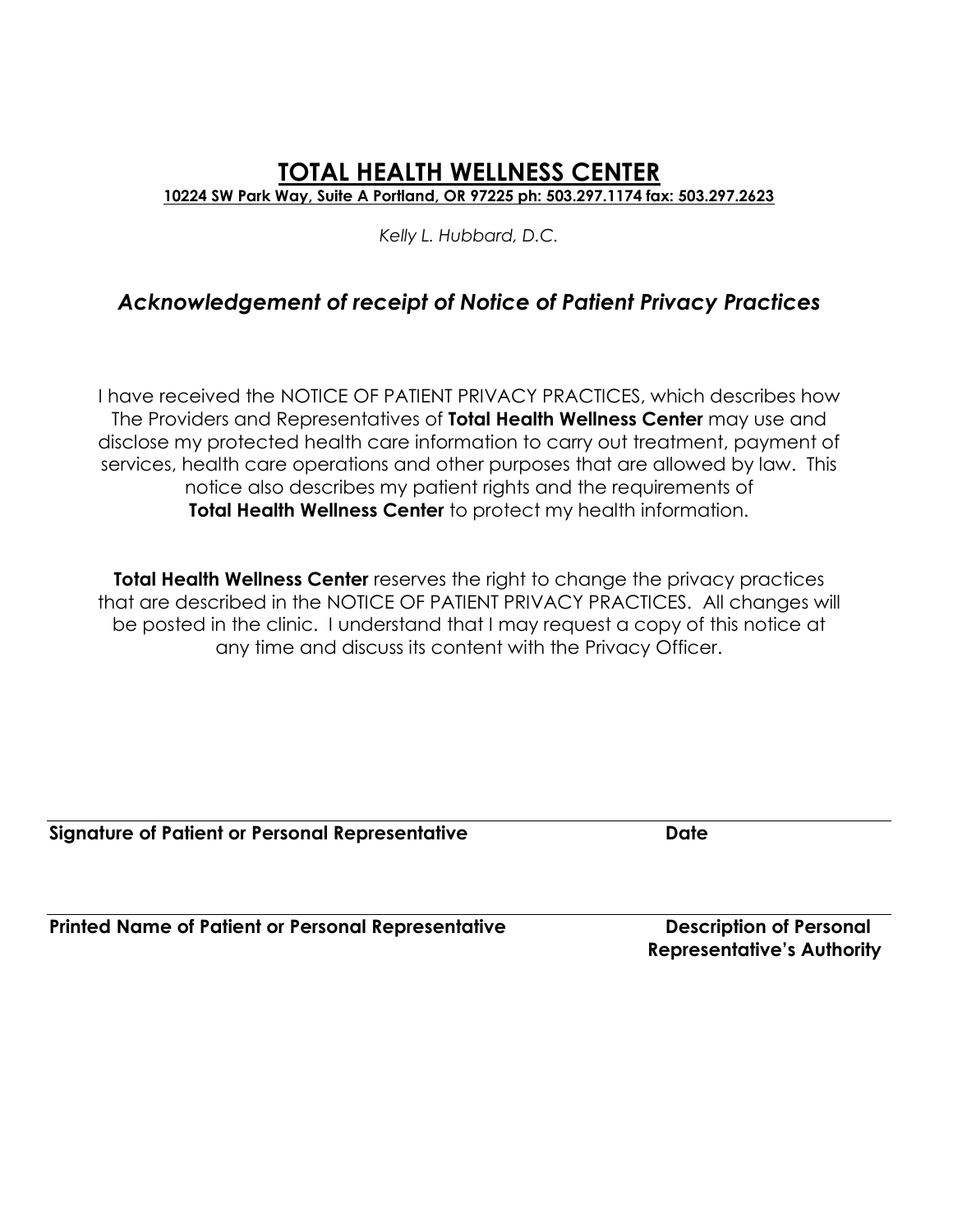## **TOTAL HEALTH WELLNESS CENTER FINANCIAL RESPONSIBILITY AGREEMENT KELLY L. HUBBARD, D.C.**

## **Policy:**

1. All patients not covered by insurance must pay at time of service.

2. All co-pays, deductibles, and balances will be collected at the time of service.

3. In those cases where your insurance company denies payment, you are responsible for costs incurred. Payment is expected before the end of the billing month.

4. Any balances due to Total Health Wellness Center Providers after your Insurance carrier has notified the Clinic of payment or non-payment will be billed to you. After thirty (30) days of the first bill, a finance charge of \$2.50 per month will begin to apply to your account. Any bill over ninety (90) days past due will be subject to collection procedures.

If you need to make payment arrangements, you can do so by contacting our Billing office. Once you agree to a payment plan, you will sign on your agreement. All payment agreements must be followed through within the allotted timeline.

We reserve the right to agree, or not, to payment plans, as they are not a guaranteed service of our clinic.

I, \_\_\_\_\_\_\_\_\_\_\_\_\_\_\_\_\_\_\_\_\_\_\_\_\_\_\_\_\_\_\_\_\_\_\_\_\_\_\_ (patient's name or name of parent/legal guardian or responsible/legal party) as a patient of Total Health Wellness Center, acknowledge and agree to the above statements and understand that a part or all of my care may not be a covered benefit of my health plan. I acknowledge and agree to be financially responsible for my treatment.

#### \_\_\_\_\_\_\_\_\_\_\_\_\_\_\_\_\_\_\_\_\_\_\_\_\_\_\_\_\_\_\_\_\_\_\_\_\_\_\_\_\_\_\_\_\_\_\_\_\_\_\_\_ **Signature of Patient or Parent/Legal Guardian/Responsible Party**

#### \_\_\_\_\_\_\_\_\_\_\_\_\_\_\_\_\_\_\_\_\_\_\_\_\_\_\_\_\_\_\_\_\_\_\_\_\_\_\_\_\_\_\_\_\_\_\_\_\_\_\_\_\_  **Patient's Printed Name**

**Date** \_\_\_\_\_\_\_\_\_\_\_\_\_\_\_\_